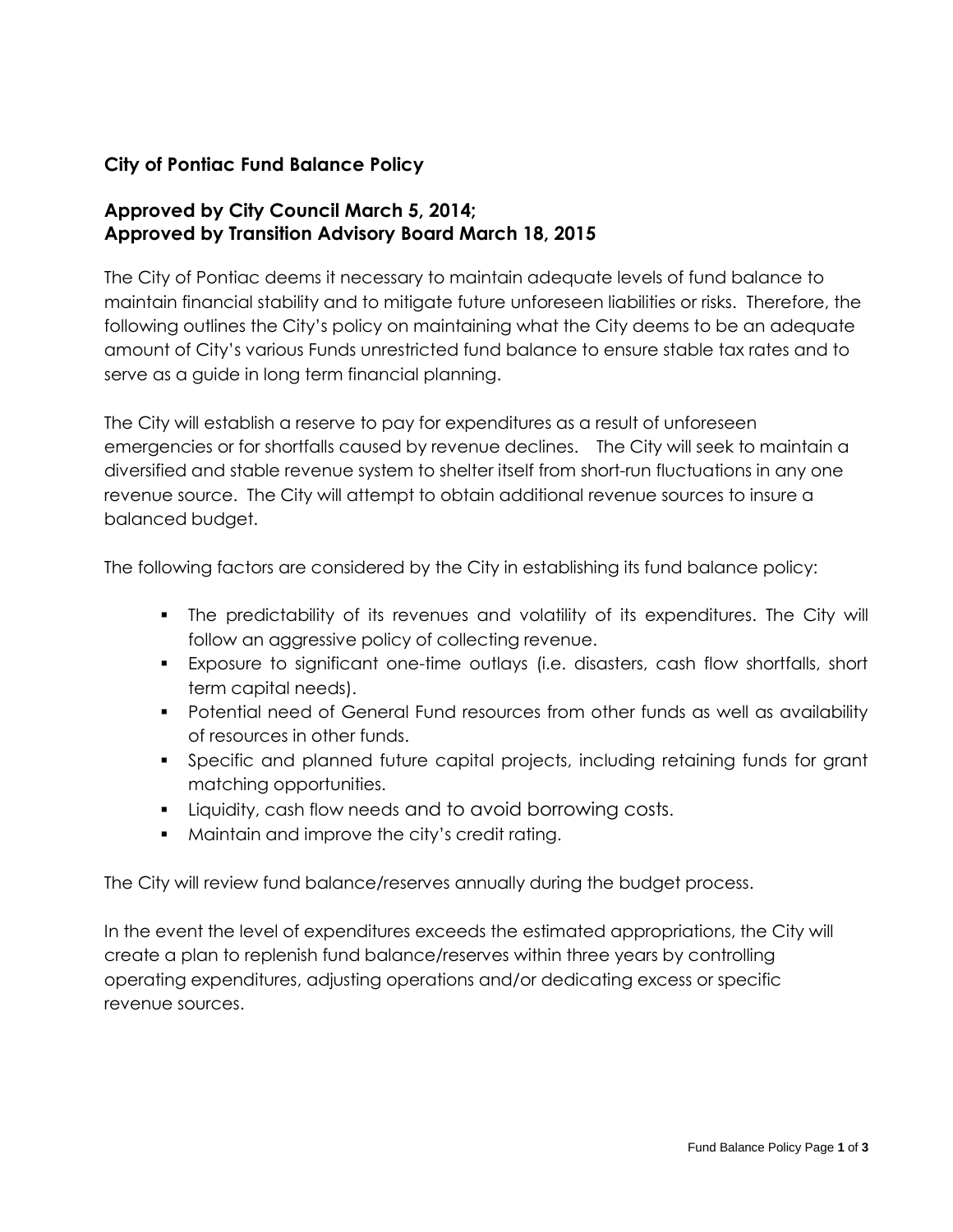## *General Fund*

For the General Fund, the unassigned fund balance will be maintained with a minimum of approximately 15% of the budgeted expenditures of that particular fiscal year. In the event that circumstances arise causing the unassigned fund balance to fall below 15%, a plan will be put in place to replenish the balance during the subsequent two budget years. Additional reserves can be designated for a specific purpose, as identified by City Council, during the budget process. Fund balance will be established to:

- Provide a fund or reserve to meet emergency expenditures and future capital needs;
- **Provide cash to finance expenditures from the beginning of the budget** year until general property taxes or other revenues are collected;
- Demonstrate financial stability and therefore preserve or enhance its bond rating, thereby lowering debt issuance costs;
- Accumulate sufficient assets to make designated purchases;
- Avoid short-term borrowing and associated interest costs.

As part of the budget process excess fund balance may be used to reduce liabilities or fund expenditures of the next fiscal period.

The City shall utilize GASB categories to designate the fund balances which are rolled together for reporting of fund balance in accordance with GASB 54. The only *unassigned*  fund balance of the City shall be that of the General Fund.

### *Special Revenue Funds*

Resources in a fund other than the general fund are either (1) required to be used for the purpose of the fund or (2) intended by the government to be used for that purpose. Special revenue funds report specific revenue sources that are designated to be used for a particular purpose. Unless they are listed individually below, special revenue funds will establish a minimum of 15% of budgeted expenditures as unassigned fund balance in any given budget year.

### *Road Funds (Major and Local Street Fund)*

The City's fund balance for the road funds will be established within a minimum range of 10 - 20%, of the budgeted expenditures individually and collectively amongst the two funds, to cover extraordinary maintenance events (i.e. unusual winter maintenance events, emergency reconstruction, etc.), and contingencies for budgeted construction projects. In addition, the City may establish a designation for capital projects in excess of \$1.5 million, to be completed in future years based on the capital improvement program.